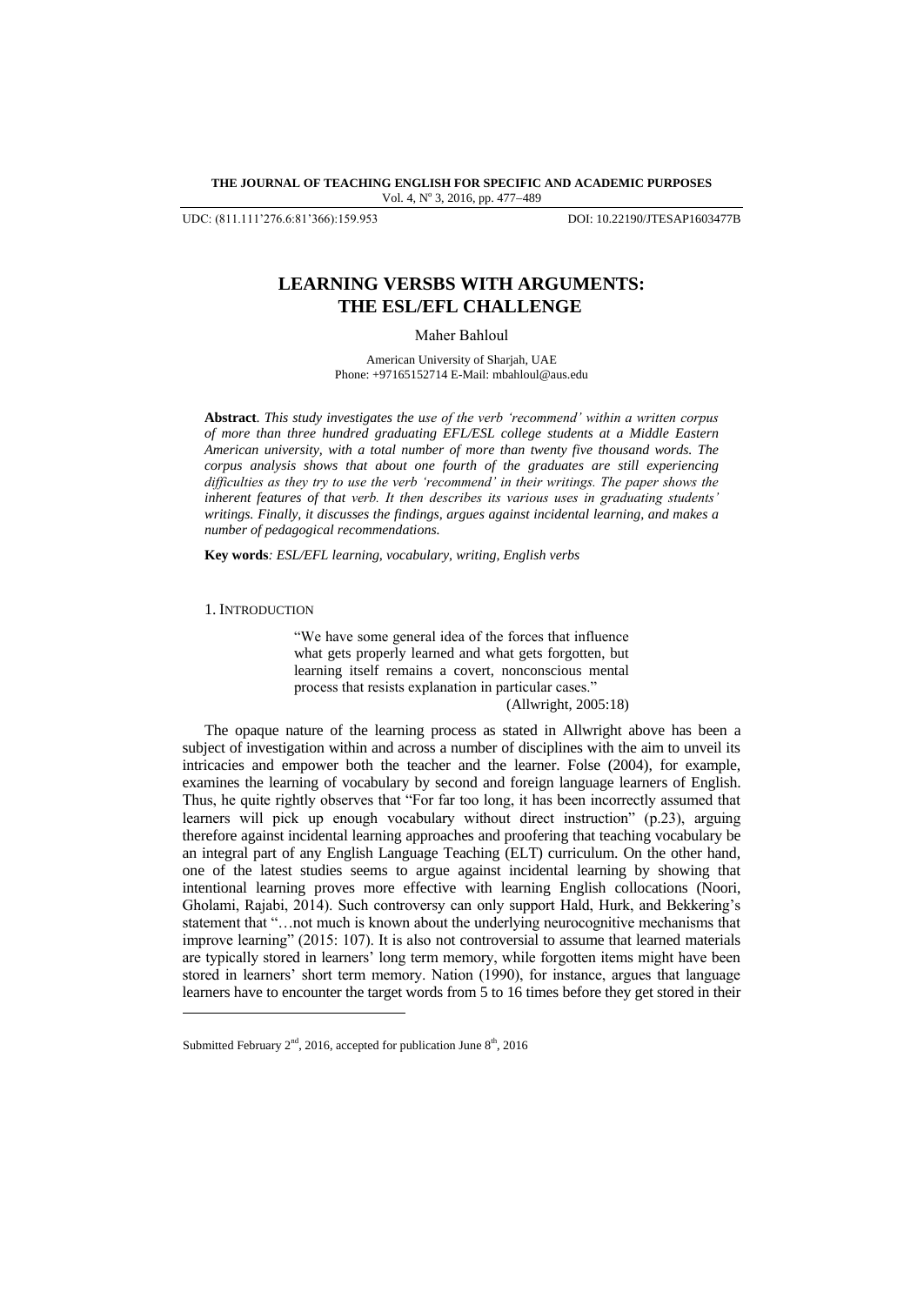long-term memory. However, checking on the status of items in terms of forgetfulness or learning-less might be a tedious task. With respect to vocabulary learning, it is generally assumed that learners are much more capable of recognizing lexical items than producing them, hence the distinction between passive and active knowledge respectively (Jackson, 2009).

Similar to native English speakers, second and foreign language learners of English develop lexical competence as part of their language learning.<sup>1</sup> Thus proficiency levels are generally checked through demonstration of relative command of English in its written and oral forms. This command is articulated through proper use of lexical items in their canonical and collocational forms. Haegeman (1991), for instance, observes that "the semantic relationship between the predicate and its arguments is part of the lexical knowledge of the native speaker and should hence also be recorded in the lexicon" (p.43).

This paper examines sample writings of graduating ESL/EFL students from an American university in the Middle East, and shows the difficulties a large number of them encounter while using the verb '*recommend*'.<sup>2</sup> It first discusses the semantic properties of the verb 'recommend'. Second, it identifies the various syntactic configurations within which the verb has been used in students' writings. It finally discusses the findings and makes a few pedagogical recommendations.

# 2. SEMANTIC PROPERTIES OF THE VERB "RECOMMEND"

The verb *recommend* falls within the semantic domain of suggestions as part of directive utterances whereby speakers and writers give their opinions as to what addressees should or should not do (Kreidler 1988). The general semantic meaning of such verbs is as follows:

> Speaker expresses an opinion about Addressee"s choice of performance. Addressee is the suggestee, not necessarily the addressee. Presupposition: The suggestee has a choice of performance.

## (Kreidler, 1988:191)

As for the structure of such predicates, the speaker or the writer bears the semantic role of *a source*, the recommended entity *the theme*, and the recommendee is *the goal*. Thus, the three semantic roles, namely the *source*, the *theme*, and the *goal* represent the subject, direct object, and indirect object respectively in usual grammatical terminology. The semantics of other verbs range from verbs which are selected for two semantic roles, such as regular transitive verbs, to those which request one semantic role, as in the case of intransitive verbs. The contrast between the verb recommend and other types of verbs is shown in examples (1), (2), and (3) respectively.

l

<sup>&</sup>lt;sup>1</sup> See Becker (2005) for the learning of raising verbs with English-speaking adults and conclusions relevant to language acquisition; see also Mukherjee (2005) for a thorough discussion of ditransitive verbs from a corpusbased and intuition-based approaches.

<sup>&</sup>lt;sup>2</sup> For similar issues and writing difficulties of Middle Eastern students, see in particular Al-Jarf (2015), Khreisat & Kaur (2014), Javid & Umer (2014), Abdulkareem (2013), Golkowska (2013), Elhilali (2012), Ismail (2011), Hind (March), Ezza (2010), Khuwaileh (2000). For the latest boom of American universities in the Middle East, see Badry & Willoughby (2016).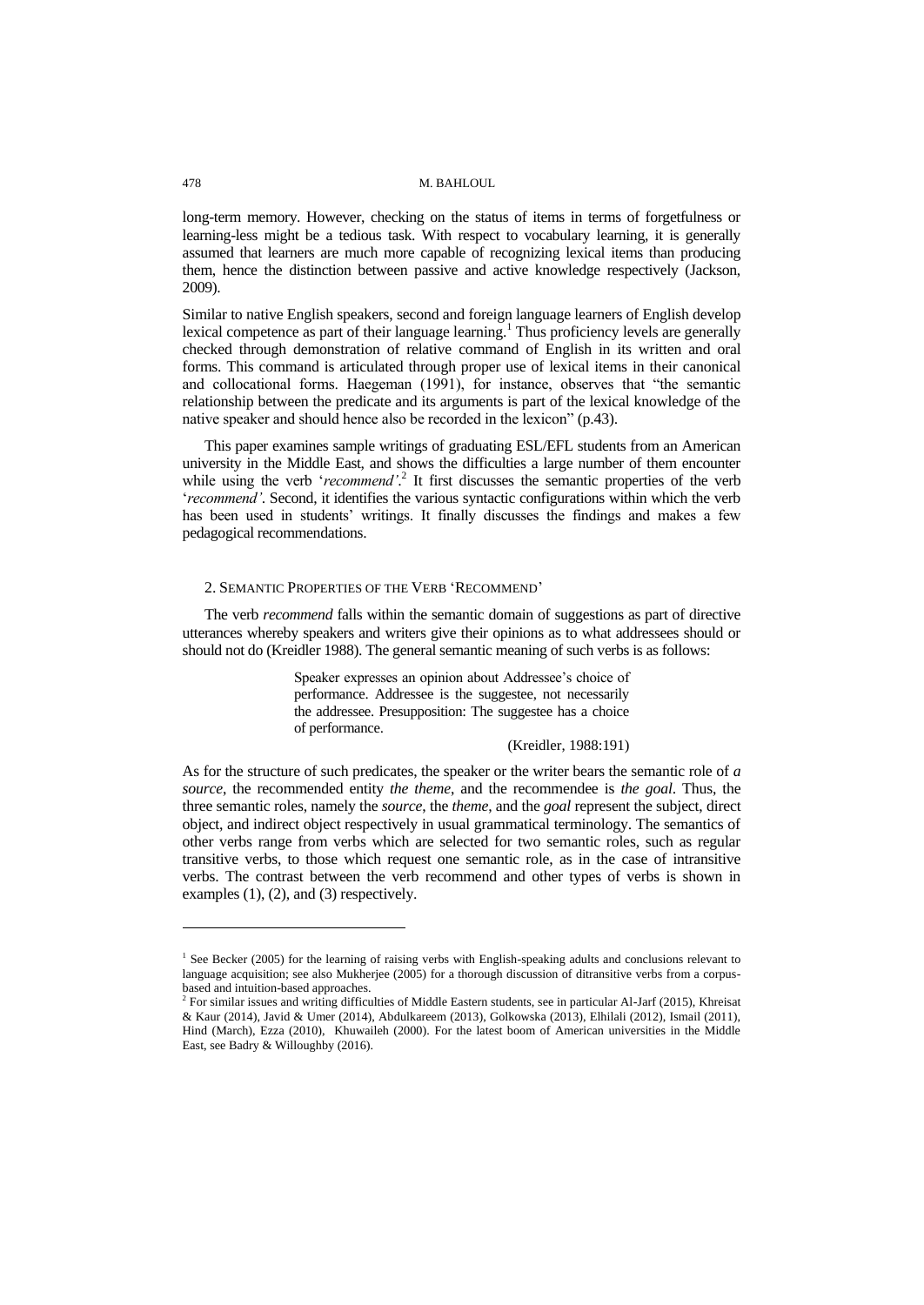- (1) The students *recommended* their university to
- all graduating high school seniors.
- (2) The students *took* all required courses.
- (3) All senior students *graduated*.

While the verb *recommend* in (1) has for a Noun Phrase (NP) *'their university'* and a Prepositional Phrase (PP) *'to all graduating high school seniors'*, the verb *took* in (2) has for a NP *'all required courses'* and the verb *graduate* in (3) does not require any object. All verbs, however, require a NP subject, *The students* in (1) and (2), and *All senior students* in (3). The syntactic configuration of each verb type may be represented as follows:

- (4) (NP) recommended (NP) (PP) (5) (NP) took (NP)
- (6) (NP) graduated

In addition to the two arguments the verb *recommend* typically has, namely the NP and the PP, it may also have a sentence optionally headed by the complementizer *that* as shown in (7a) and (7b).

- (7) a. I would recommend **that** you join AUS.
	- b. I would recommend  $\emptyset$  you join AUS.

The above description is further supported by The Online Longman Dictionary of Contemporary English which provides an exhaustive list of uses of the verb "recommend" in its active and passive forms*<sup>3</sup>* . Longman"s description of the verb *recommend* includes a lexical section where three different uses are highlighted and a grammatical section which exposes three syntactic configurations, two of which are grammatical, while one is not. The classification of the three different uses of the verb *recommend*, as appears in the lexical section, is based on the regular versus idiomatic use of such a verb on the one hand, and on the effect the use of the verb has on the recommendee on the other. Thus, while the first and second cases refer to common uses, the third case isolates an idiomatic use. As for the distinction between the first and the second cases, it is based on the extent to which it effects the recommendee. In the first case, the recommendee is asked to "perform" something, while a mere suggestion is implied in the second case. In the grammar section, however, the dictionary highlights the grammatical and ungrammatical syntactic configurations. It starts with the ungrammatical structure where the indirect object is used as a direct object as illustrated in 8 below, then exposes the two grammatical structures where both the direct and indirect objects are clearly stated.

(8) \* NP recommend (NP) (NP)

l

In short, Longmans" description of the verb recommend is quite thorough, for it takes into consideration a number of contextual factors in addition to possible uses and misuses of such a verb (see Appendix 1 for more details).

<sup>&</sup>lt;sup>3</sup> Compared to other available dictionaries, such as the Online Cambridge Dictionary, the Cambridge Learners' Dictionary, and the Cambridge Dictionary of American English, the Longman is indeed commendable for all the helpful details it provides learners with (see appendix 1 for such details).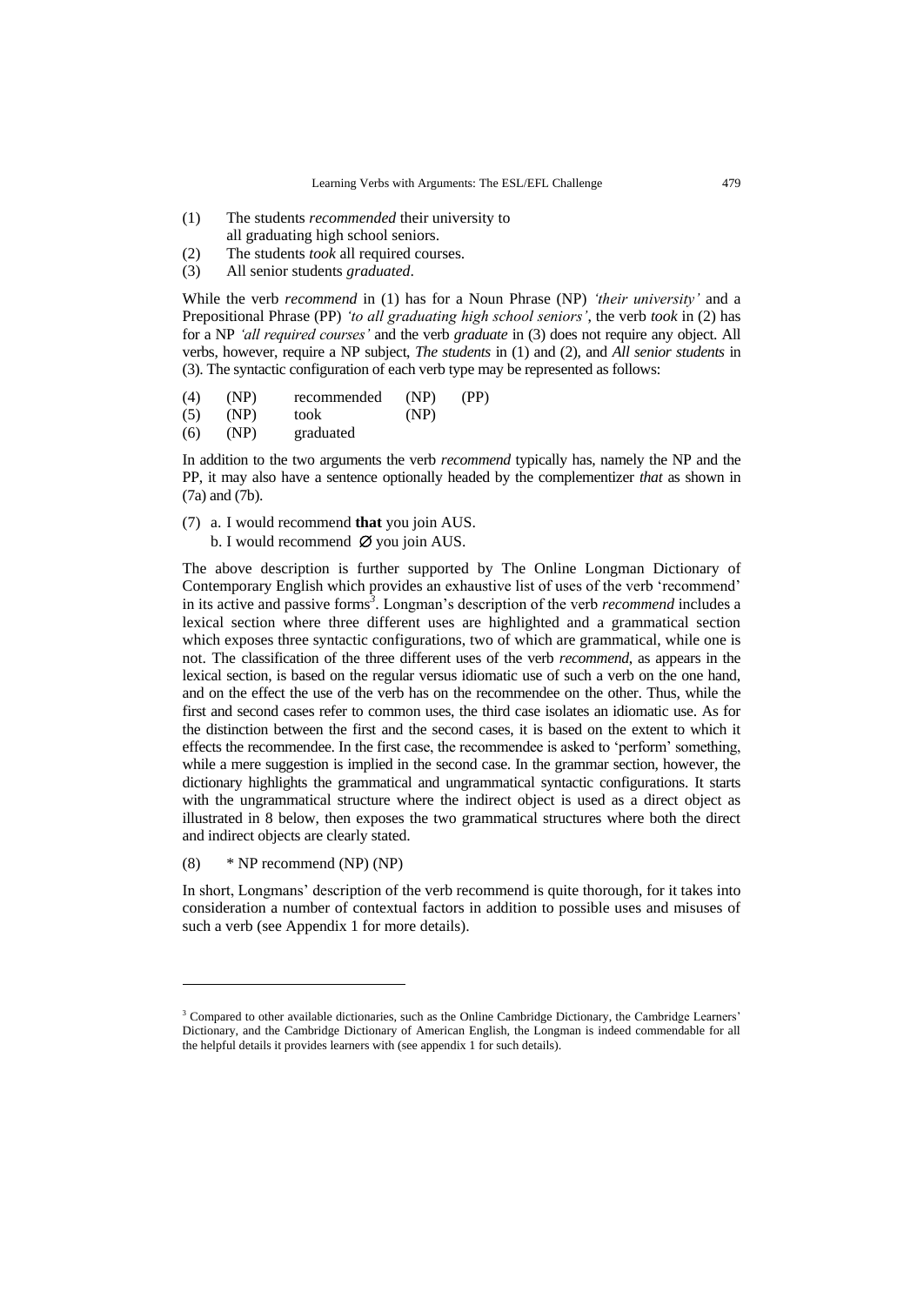# 3. CORPUS AND METHODOLOGY

The corpus under investigation is composed of more than 25000 words collected from graduating students at the American University of Sharjah during the spring semester of 2005. Students were given the following writing prompt:

(9) Write a short letter in which you either recommend or not recommend the American University of Sharjah to one of your best friends (you may think to include your opinion about the courses, the teachers, the administration, the activities, the friends, the general atmosphere, etc.)

The task has therefore prompted the use of the verb *recommend*. Amongst the 451 potential respondents, 319 responded to the writing task. Of this total number, 148 students made use of the verb *recommend*. The data was tabulated with the help of a concordance software which allows for retrieving immediate and larger contexts<sup>4</sup>. After the larger context is selected, the core sentences composed of the verb *recommend*, the subject, and the verb arguments were identified and classified. The classification is based on the various syntactic configurations in which the verb *recommend* and its arguments appear in the corpus (see Appendix 2 for details).

# 4. FINDINGS

l

Out of the three hundred and nineteen (319) students who responded to the writing task, one hundred and forty eight students (148), which is a rate of 46.39%, included the use of the verb *recommend* in their writings. Table 1 summarizes various syntactic configurations in which the verb appears along with their frequencies.

| <b>Syntactic Configuration</b>      |    |      | $N = 148$ Percent Examples                 |
|-------------------------------------|----|------|--------------------------------------------|
| 1. Recommend (NP) (PP)              | 47 |      | 31.75 I highly recommend it to my friends  |
| 2. Recommend (NP)                   | 43 |      | 29.05 I strongly recommend AUS             |
| 3. Recommend (NP) $(\text{IP}^5)$ ] | 23 |      | 15.54 I recommend students to come to this |
|                                     |    |      | university                                 |
| 4. Recommend (that S)               | 9  | 6.08 | I strongly recommend that you join AUS     |
| 5. Recommend (NP) for (NP)          | 8  | 5.40 | I recommend AUS for a friend               |
| 6. Recommended (NP)                 | 7  |      | 4.72 It is a recommended university        |
| Passive Voice Construction          |    |      |                                            |
| 7. Recommend (IP)                   | 4  |      | 2.70 I don't recommend to engage in        |
|                                     |    |      | numerous activities                        |
| 8. Recommend (S)                    | 4  |      | 2.70 I recommend you go to a "Real"        |
|                                     |    |      | University!                                |
| 9. Recommend $(\emptyset)$          | 2  | 1.35 | Because of this, I am writing to you to    |
|                                     |    |      | recommend                                  |
| 10. Recommend (NP) $(GP^6)$         |    |      | 1.35 I recommend you joining us            |

Table 1 Uses of the verb 'recommend' in Students' Writings

4 I used the concordance software of TextSTAT-2 for such tasks.

<sup>&</sup>lt;sup>5</sup> IP stands for an Infinitive Phrase, a phrase which begins with  $[to + verb]$ .

 $6$  GP stands for a Gerundive Phrase, a phrase which begins with a gerund [v-ing...]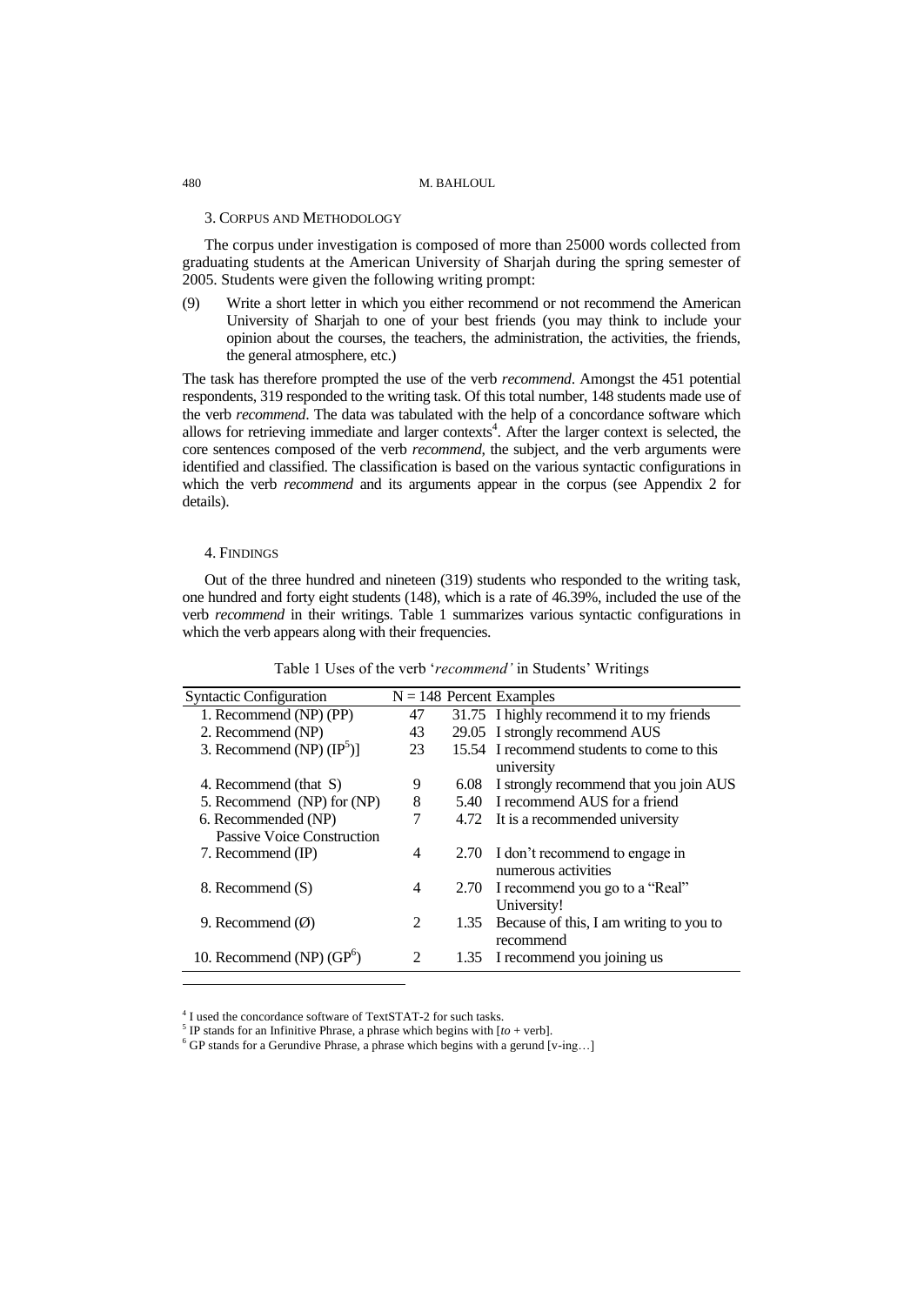Table 1 shows the use of the verb *recommend* in ten different syntactic configurations. It also shows the frequency of each configuration. While some configurations appear to be highly marked for their low frequencies (i.e., less than 3%), other uses appear to be quite frequent  $(i.e., 29.05\%, and 31.75\%)^7$ . The following graph chart further summarizes such distribution:



Fig. 1 Syntactic Distribution of Recommend

Thus, 47 out of the 148 whose writings exhibit the use of *recommend*, that is one third of "recommend users" appear to be quite cognizant of the selectional properties of the verb, hence the use of the two arguments, the direct and indirect objects. This number represents a bit less than one third of the students, that is 31.75% of the total number. How about the remaining 68.25% of the uses of the verb 'recommend'?

The second largest percentage of the uses of the verb "recommend", which is 29.05%, shows presence of the direct object and an absence of the indirect object. In other words, 43 cases of the verb "recommend" mention the object which is "the university" and make no reference of the recommendee, that is "the close friend". This is shown in (10) below:

# (10) I recommend AUS

l

As for deletion of the recommendee, it is in most cases here licensed by the fact that it is recoverable from the context. It is a letter addressed to a close friend, so the addressee is that same friend. Hadn"t we known the recommendee, the sentence would have been too opaque to merit grammaticality. A similar use with no indirect object is found in the examples given by the Longman Dictionary of Contemporary English as shown in (11) below:

(11) I recommend the butter chicken – it"s delicious*.*

The third largest use of the verb "recommend", that is 23 cases with a frequency of 15.54%, appears with the recommendee "the students", used as a direct object, followed by an infinitive phrase "to come to this university". This use is unfortunately not attested in any English dictionary, neither is it accepted by native English speakers. Example (12) illustrates such ungrammatical use of the verb 'recommend':

It is quite intriguing to have 31.33% as the highest use. One would expect a much higher frequency for a common syntactic configuration such as the first where both the direct and indirect objects are realized.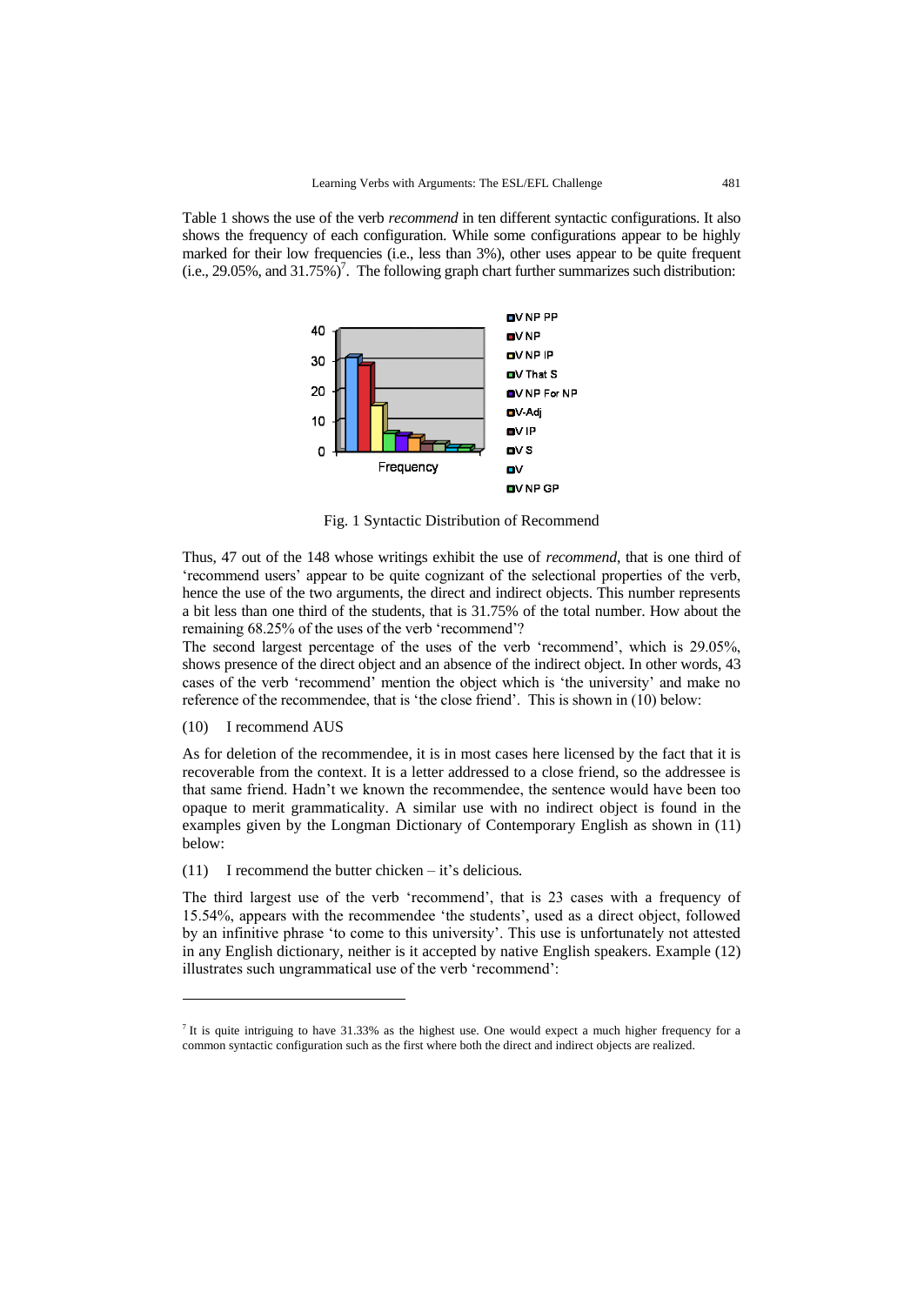# (12) \* I recommend students to come to this university

The remaining seven cases show a rather low frequency ranging from a maximum of nine cases to a minimum of two uses, representing 6.08% and 1.35%, respectively. Most important are the cases that are attested and grammatical versus those that are ungrammatical. Amongst the seven cases, we note the ungrammatical use of the verb 'recommend' in cases seven, nine, and ten in Table 2. Such examples are shown in (13), (14), and (15) respectively:

- (13) \* I don"t recommend to engage in numerous activities
- (14) \* Because of this, I am writing to you to recommend
- (15) \* I recommend you joining us

The above illicit cases represent 5.33%, that is a total number of eight instances. In (13), for example, the verb "recommend" is directly followed by the object of the recommendation used within an infinitive phrase. Such use violates the selectional properties of the verb 'recommend' resulting in an ungrammatical sentence. In (14), the verb 'recommend' appears at the end of the clause and is not followed by any complement. As such, it is used just similarly to an intransitive verb. This is highly illicit for it violates the transitivity of the verb. The last case in (15) shows a clear ungrammatical use of the verb "recommend" since it uses the "recommendee" "you" as a direct object, and the object of the recommendation within a gerundive construction "joining us". In short, it is clear that a number of graduating students appear to encounter difficulties while using the verb "recommend".

Now the remaining cases under four, five, six, and eight in Table 2 show a number of infrequent cases of the use of the verb "recommend" that are grammatical. Such uses are illustrated in  $(16)$ ,  $(17)$ ,  $(18)$ , and  $(19)$  respectively:

- (16) I strongly recommend that you join AUS
- (17) I recommend AUS for a friend
- (18) It is a recommended university
- (19) I recommend you go to a "Real" University!

As the examples above show, the case in (16) illustrates the use of the verb 'recommend' followed by a Complementizer Phrase (CP) headed by the Complementizer 'that' and followed by a sentence 'you join AUS'. Despite the common use of the verb 'recommend' with CPs, the low frequency in our corpus shows an intriguing pattern. A common use of the verb is only used 9 times within a corpus of 149 cases which represents only 6%. The fact that this frequency is indeed very low is further supported by the fact that the Online Longman Dictionary of Contemporary English mentions the first example of the verb 'recommend' with a CP, as reproduced in (20) below:

(20) I recommend that you get some professional advice.

The example in (17) shows the use of the verb "recommend" followed by a Direct Object (DO) and a Prepositional Phrase (PP). However, the latter is headed by the preposition "for" instead of the preposition "to". While the use of both prepositions "for" and "to" is observed, there seems to be a few nuances reminiscent of the semantic value of each preposition. As for the example in (18) which shows a passive construction, the verb "recommend" is used as a past participle with the suffix /-ed/. The last example in (19) illustrates the use of the verb 'recommend' followed by a sentence with no Complementizer. Only two such cases are found, and this shows how highly unfamiliar college students are with such use. In sum, the 4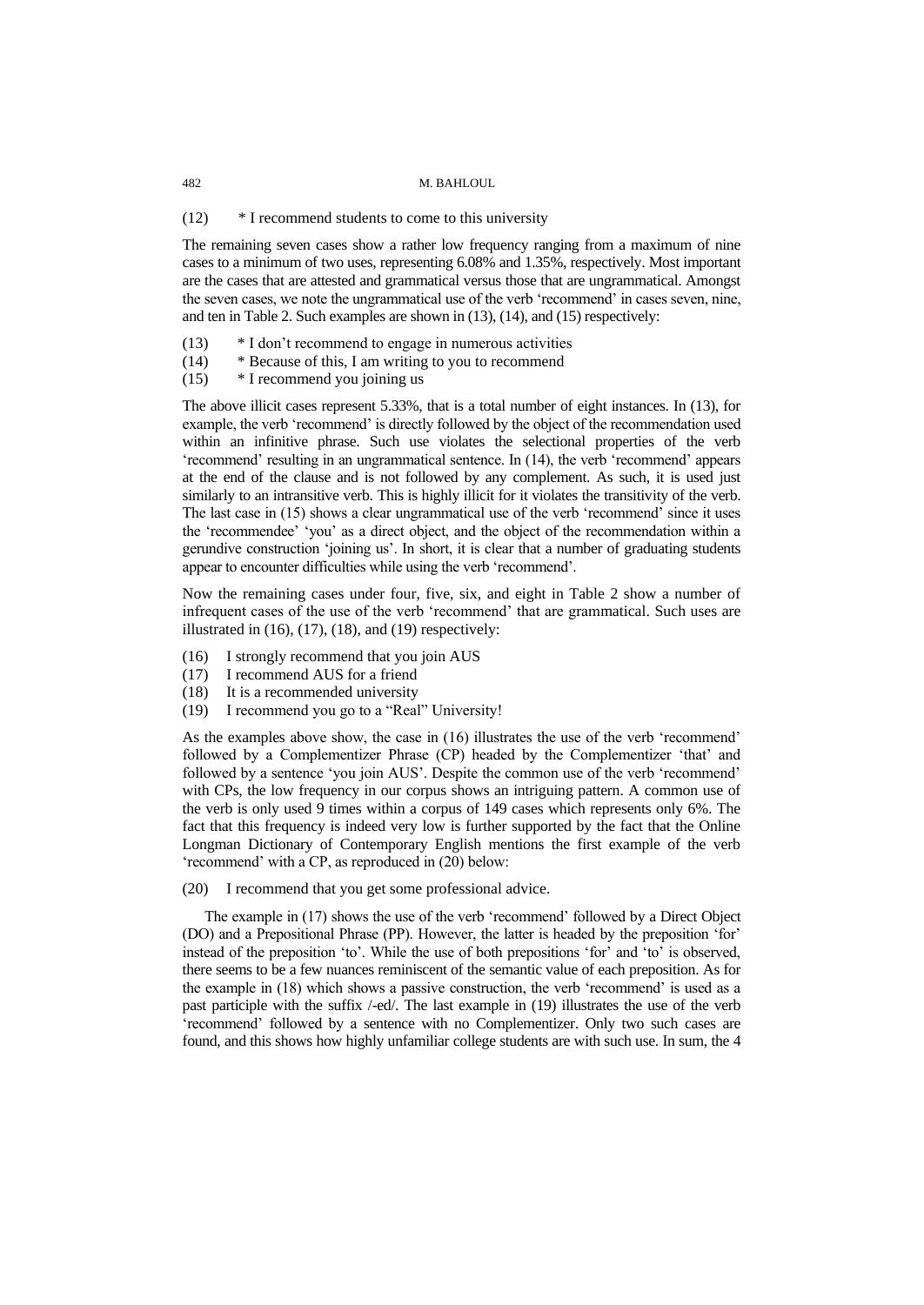cases above show a total use of 27 occurrences within a total number of 148, that is 18.24%. Though grammatical, it is unclear why college students are not making abundant use of such constructions, especially those with Complementizers.

# 5. DISCUSSION

l

A closer examination of students" use of the verb *recommend* shows a confusion as to the verb's selectional properties ranging from no arguments, to one argument and more in various attested and unattested syntactic configurations. The examples in (21a-e), taken from students' writings, show samples of such uses:

- (21) a. I would always recommend
	- b. I will recommend it
	- c. I highly recommend it to you
	- d. I recommend to join AUS program
	- e. I don"t recommend anyone to study at AUS

The example in (21a) shows the use of the verb *recommend* with no arguments which despite the possible context recovery of both the recommended entity, the university, and the recommendee, the friend to whom the letter is being written, falls short of grammaticality<sup>8,9</sup>. The sentence in (21a) is therefore ungrammatical for it does not satisfy the selectional properties of the verb *recommend*. The sentence in (21b) shows the use of the verb *recommend* followed by the pronoun '*it'* which refers to the complement 'the university'. The lack of the second argument of the verb, that is the recommendee, however, questions the full grammaticality of the sentence. In (21c) the use of the verb recommend exhibits a direct object "*it'* and an indirect object *'to you'*, the two arguments as requested by the verb *recommend*, hence a fully grammatical sentence. The example in (21d) shows an infinitive phrase "*to join the AUS program'* used immediately after the verb *recommend*. This use violates the verb selectional restrictions for it neither states the goal nor the theme in their proper syntactic configurations, hence its unacceptability. The use of *recommend* in (21e) shows a peculiar change of semantic roles; the indirect object, the goal, is used at the position of the direct object, the theme. This change suggests that the recommended entity is no longer the university or the program, but the person or the recommendee. This possible meaning is not however the intended one in (21e) for the inadequate syntactic configuration in which the second argument appears. If this latter were a prepositional phrase "to AUS" instead of an infinitive phrase *'to study at AUS'*, the sentence would be interpretable and therefore grammatical.

Now, if we turn our attention to the total number of grammatical cases and ungrammatical cases within the entire corpus, we notice the following. Amongst the 148 uses of the verb "recommend", 109 cases representing 73.64% of the uses of the verb fall within the proper

<sup>8</sup> Halliday and Hasan (1976:202) describe such cases as "not possible in English" for they violate a general restriction which bans "ellipsis of single elements". In other words, while a verbal ellipsis may replace the whole verb phrase (i.e., Has she taken her medicine? Yes, she has.), a single element ellipsis where the complement is missing (i.e., Yes, she has taken) is not possible.

<sup>9</sup> Within the Principles and Parameters framework, such examples are ungrammatical for they violate the Theta Criterion and the Projection Principle (see Haegeman, 1991: 41-58)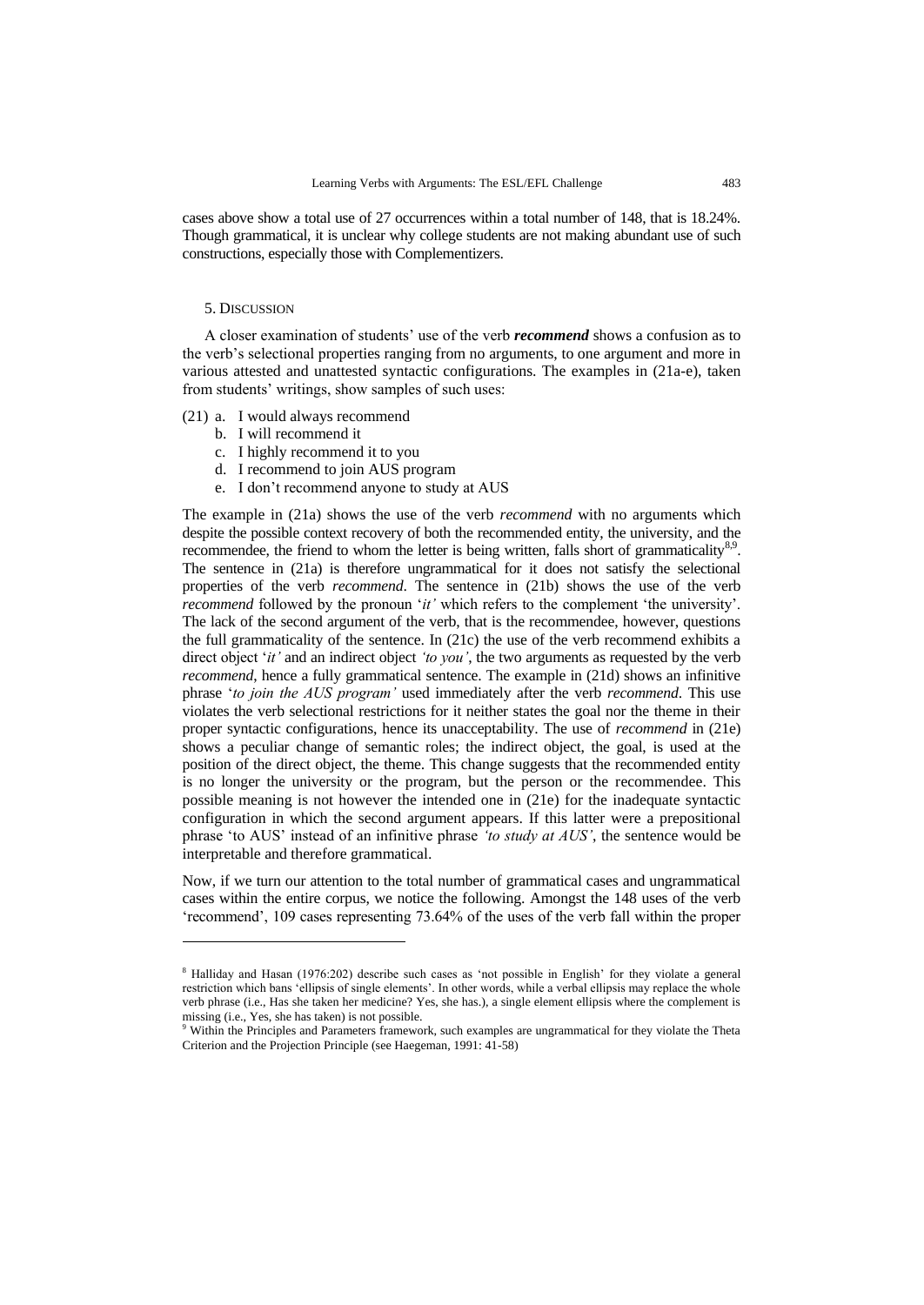and attested use. However, 26.36% of the cases show illicit and unattested use of the verb 'recommend'<sup>10</sup>. This distribution is further clarified in Figure 2 below:



Fig. 2 Attested and Unattested Uses of "Recommend"

To sum, after four years of English-medium instruction, ESL/EFL students' use of the verb *recommend* exhibits felicitous and infelicitous, attested and unattested uses, a case which warrants a serious investigation and invites both teachers and administrators to ponder on ways of overcoming such linguistic deficiency.

# 6. PEDAGOGICAL IMPLICATIONS

If one out of four university graduates fails to master the use of the verb "*recommend'*, it is crucial that some serious revision of the teaching and learning pedagogies be initiated. In relation to ways of assisting learners with writing, Nation (2009) suggests that "writing instruction should be based on a careful needs analysis…" (p.94) which leads teachers to "design" relevant tasks so that those needs are fulfilled. This study does indeed show the need to address students" vocabulary deficiency. While one could argue that in English-medium universities where all degree courses are carried out in English, students will eventually master the language through extensive exposure and incidental strategies. While this may be true in English speaking countries, such as the United States or England, it does not seem to be the case in the Middle East at least, where other languages such as Arabic, Urdu, and Farsi are widely spoken.

Explicit vocabulary learning may be suggested as a plausible alternative. While several researchers have advocated such intentional approach, the challenge remains with identifying most plausible and effective pedagogies. If, for instance, we consider the assignment as in Figure 2 below, we will probably see the extent to which learning challenging verbs such as "*recommend'* may be facilitated.

l

 $10$  This percentage includes the obvious cases number 3 (recommend NP IP), 5 (recommend NP for NP), 7 (recommend IP), 9 (recommend 0), and 10 (recommend NP GP) under Table 1.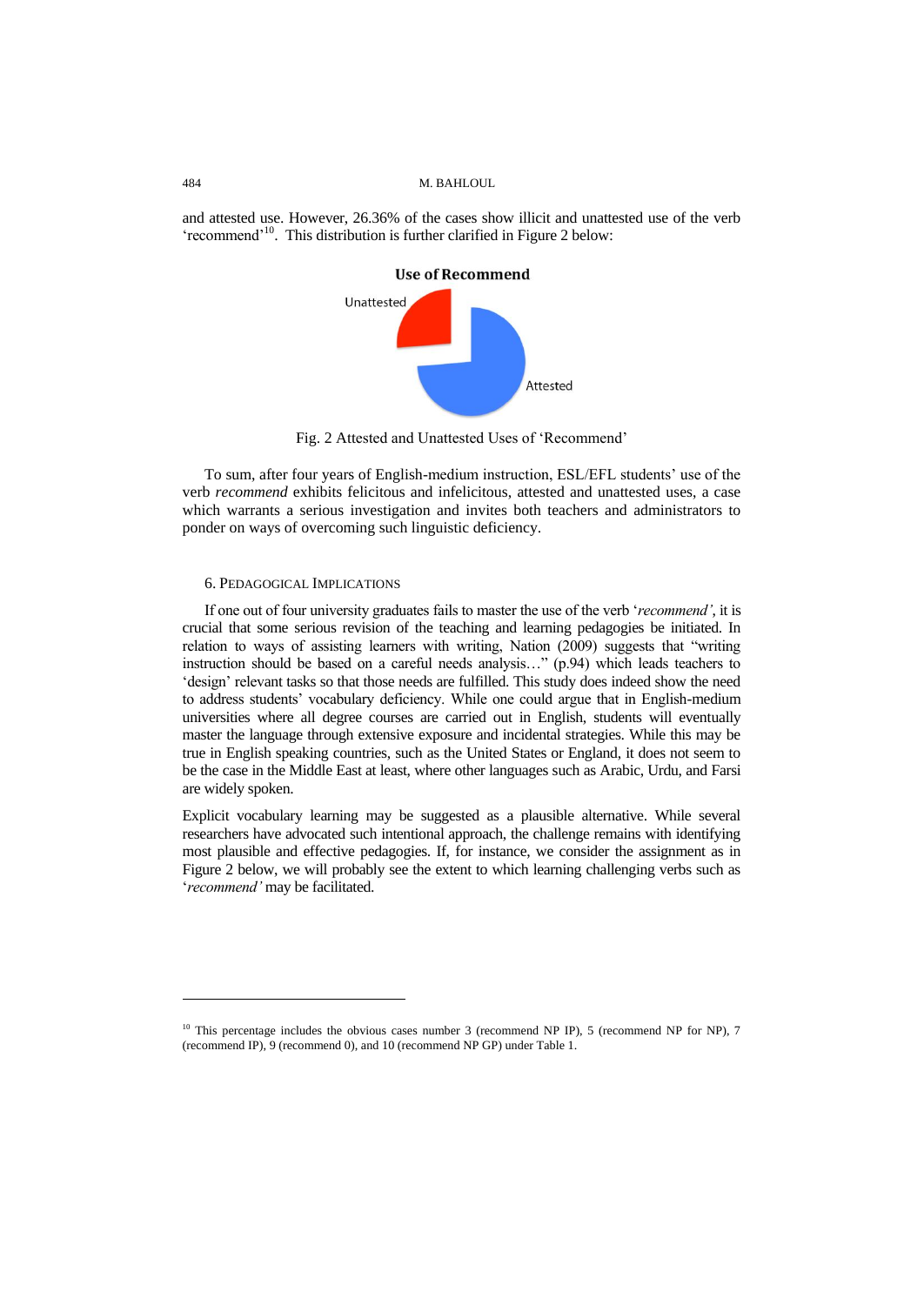

Fig. 2 Sample Vocabulary Learning Assignment

Including visual art in the design of learning tasks is highly desirable. Craig (2013) explains that "For L2 students, the use of visuals can be not only about process and product but also about providing an alternate way of looking at information and a stimulus for generating language." (p.61). In addition, as visual clips change within the same assignment to include a variety of recommendees  $(i.e., + human, - human, + animate, - animate, etc.)$  and a variety of recommended objects  $(i.e., + human, - human, + animate, - animate, etc.),$  the use of such verbs gets easily reinforced. This suggestion is echoed in Steve Kaufmann"s observation on the TESL-List:

"For university level non-native speakers, it is vocabulary that is the biggest problem, not grammar. Most of them have an insufficient grasp of the precise meaning of words, how to use them and what other words to use with them. **The priority needs to be to increase learners' active vocabulary of words and phrases, by allowing the learners to see them in many different contexts in a systematic way**…" October 30, 2005 (emphasis is ours)

In his recently published book, Baratta (2010) also observes that the current generation is heavily exposed to visuals through their mobile phones, i-pads, and computers. He assumes that making use of such visual tools in learning pedagogies will have a great impact on bringing subjects closer to learners, especially academic writing. Yamagata (2015) observes that verbs" learning is enhanced through image-based methodologies. Thus, promoting the use of visuals in learning English vocabulary would maximize effective exposure. Similarly, Osmani (2014: 710) concludes that "the Online Visual Dictionary is a very efficient tool in acquiring new vocabulary items." Along the same line, vocabulary mind-maps proved highly effective in learning new vocabulary (Al-Jarf, 2015).

In addition to the effective use of visuals tools, the incorporation of corpus linguistics in language teaching also has the effect of exposing learners to language use in context and in systematic ways. The concordance sample in Figure 3 below from the British National Corpus illustrates such exercise.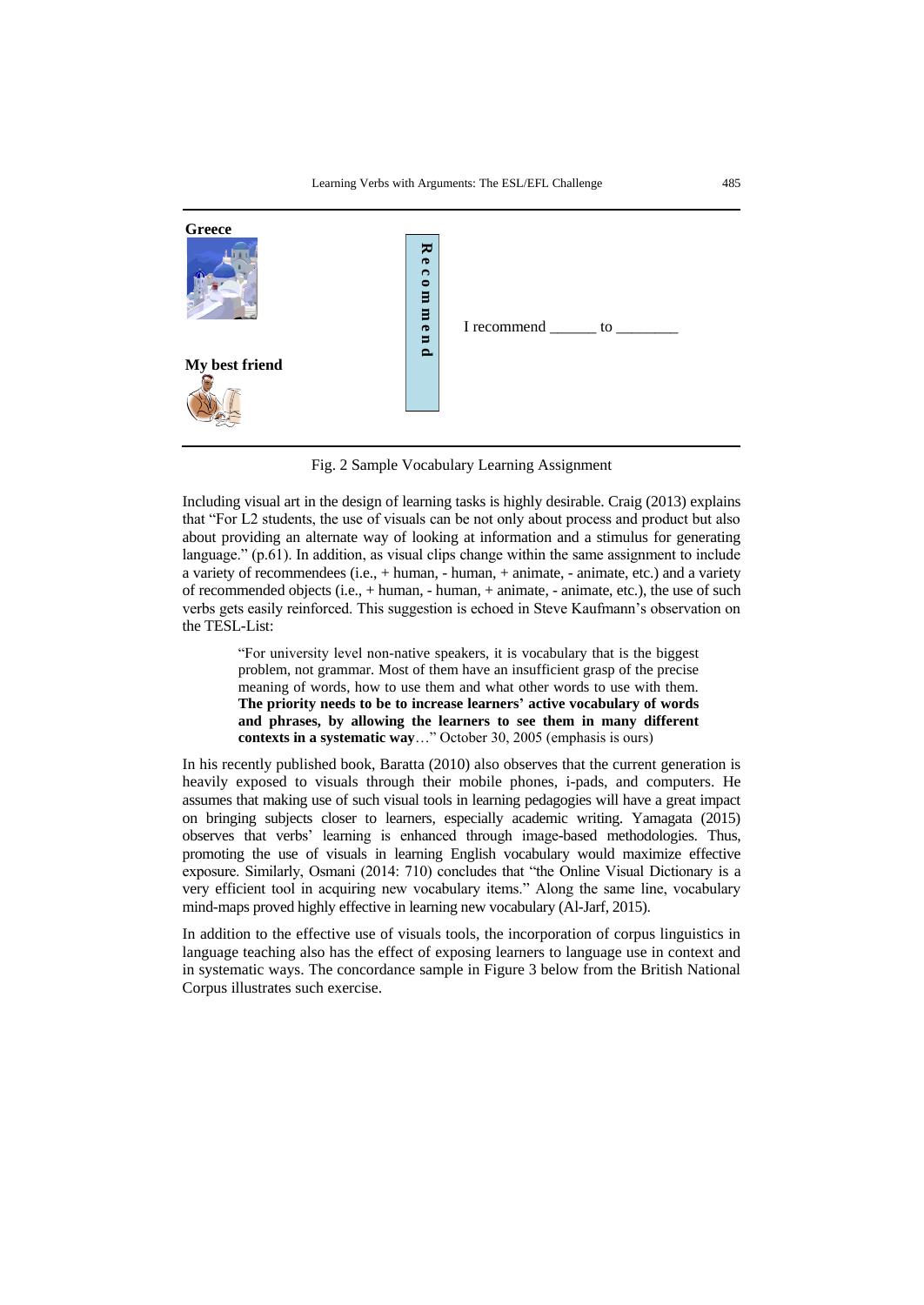# **Results of your search**

Your query was

recommend

l

Here is a random selection of 50 solutions from the 1782 found.

AOV 766 (At this time, I would strongly recommend trying to maintain a high quality of shot during the rally.)

A4S 153 If you go and see this film I recommend that you don't eat first.

AB5 847 I didn't recommend it because I had seen what it had done to sensitive artists like Scott Walker.

AKE 1689 'I wouldn't recommend to anyone what he does

ALW 2647 I would recommend it to students who want to know more about nentide chemistry

ANS 1324 To recommend a model of the English language, whether spoken or written, which would:(i) serve as the basis of how teachers are trained to understand how the English language works;(ii) inform professional discussion of all aspects of English teaching

AT8 1172 In energy, as opposed to environmental, terms the most serious potential consequence of acid rain could be on coal as a power station fuel, a fact which led the IEA in a study published in November 1983 to recommend governments to increase basic research on acid rain pollution.

B73 1322 When Lilly finally handed over reports from the June symposium to the Committee on Safety of Medicines on 7 October it also proposed that the data sheets of information to doctors be changed to recommend 'half doses to the elderly', according to the DHSS press office, or 'reduction of dosage to over 75s' according to the health minister

B73 1348 These 'leading experts' did agree to recommend lower doses for elderly patients 7 1/2 months later

B73 1546 So much of modern astrophysics has sprung from the seeds of radio astronomy that I would recommend a session with this book for anyone currently involved in astronomy research.

B7G 360 They recommend that the sealed sections of the hull containing the reactor compartments should be buried in an open trench in an arid or semi-arid environment.

BNE 383 In such circumstances, it seemed surprising that the Report should recommend the repeal of the Obscene Publications Act and consequent decriminalisation of all forms of publication other than those narrowly defined as causing actual harm to performers, whilst urging for films, and films alone, the continuation of an administrative system of prior restraint.

CBC 12736 The dessert trolley (£3.25 per portion) was tempting, but I'd recommend the cheese trolley loaded with all the French cheese you've heard of and more that you haven't.

CBX 1978 They recommend a strong, constructive personnel policy, including a structured management philosophy covering rules of conduct relating to the employment life cycle from recruitment, through continued education, performance evaluation, promotion, mandatory annual vacation, and employment termination, covering all employees from data entry operators to management information systems directors

CCT 1287 On the whole, we would prefer the CD policy, of same-name information only from a given address, to be followed generally, and recommend this.

CG1 1294 There are passages in this book which are curiously enigmatic or coy; but I'd recommend it to anyone and I'd freely tell them about Dennis that he's a good old boy, a sound socialist, a grassroots

#### Fig. 3 Sample concordance results

A closer examination of the sample uses of the verb recommend from the British National Corpora, for instance, provides learners with patterns of use in context. This examination may be reinforced by a follow-up group exercise whereby students report on the frequencies and patterns within a particular selection. Such involvement can only reinforce the understanding of the target form and maximize the chances of active learning. Schmitt & McCarthy (1997) argue that "the more cognitive energy a person expends when manipulating and thinking about a word, the more likely it is that they will be able to recall and use it later" (p.3). In other words, assignments such as the ones described in Figure 2 and Figure 3 above would provide informed input which could only lead to effective learning of target forms.<sup>11</sup> Another line of research related to Action-Based Language learning highlights the importance of dynamic animations in language learning in general and verbs in particular (Hald, Hurk, and

<sup>&</sup>lt;sup>11</sup> See also Huang (2012) and Carmen Barrera Cobos (2010) for examples of effective EFL learning through such medium.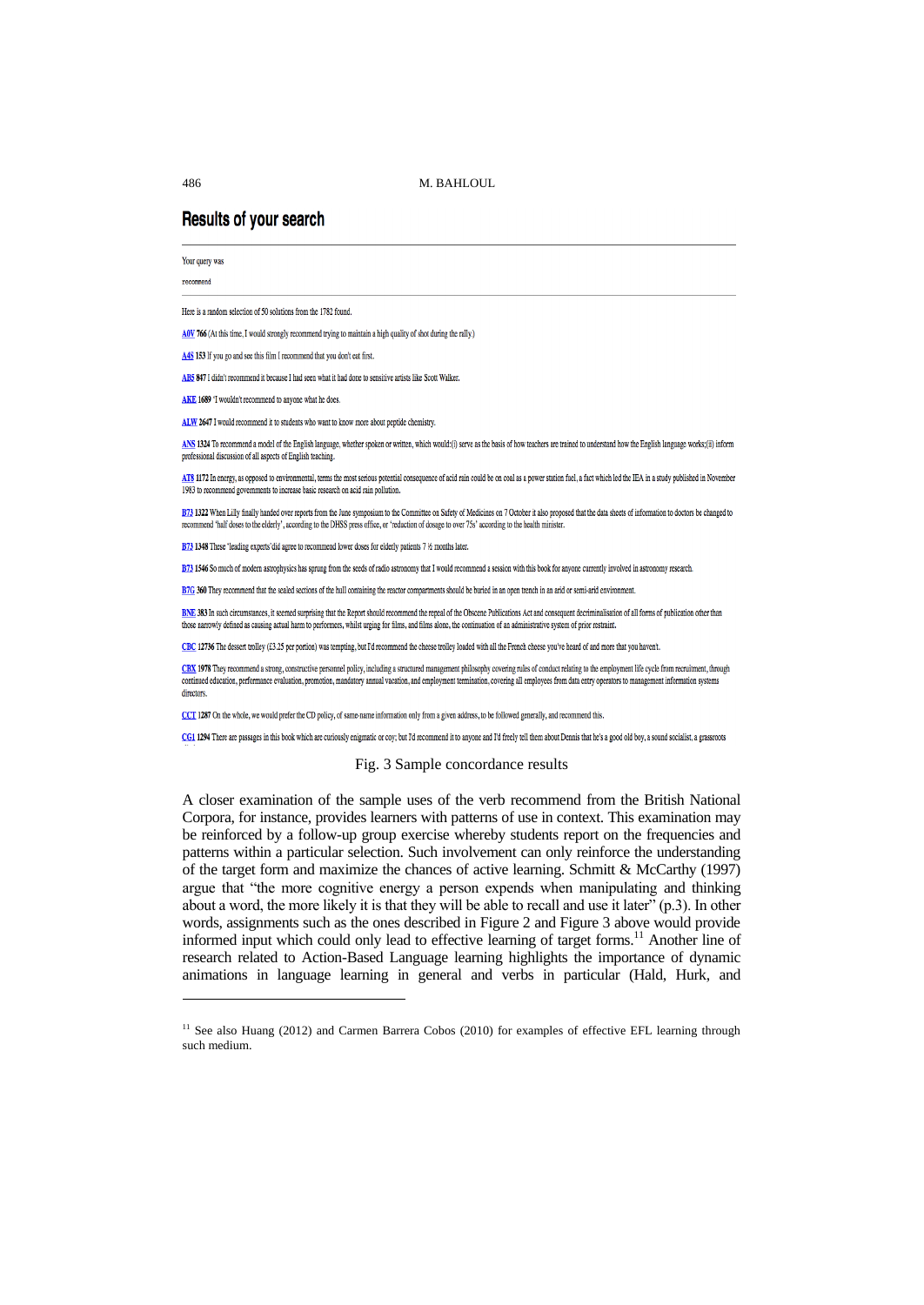Bekkering, 2015). The claim being made here is that short of such vocabulary training, explicit and systematic, second and foreign language learners would encounter vocabulary learning difficulties which may be with them for long periods. In this case, students attending an American university in the Middle East whereby all subjects are taught in English, by the time they graduate, a number of vocabulary words, especially common verbs, have not been mastered. In sum, while being exposed to the English language during a course of university studies with assignments ranging from reading textbooks and writing reports and term papers, a second/foreign language learner would still face vocabulary challenges as they graduate from one of the well known universities in the Middle East, that is the American University of Sharjah<sup>12</sup>. Such result calls for a serious revisiting of current teaching and learning pedagogies to ensure much more effective language learning.

#### 7. CONCLUSION

l

While myriad studies have addressed issues of vocabulary learning at elementary, secondary, and tertiary stages of education, rare are the studies which examined such learning after college graduation. This study is probably amongst the few that examined students" English writings after they gain their college degrees. It is quite clear that ESL/EFL students fall short of having developed a highly proficient level of language that is articulate and errorfree. By examining the various ways students used the verb "*recommend'* in their writings, it becomes quite obvious that vocabulary mastering remains an obstacle for at least one out of four graduates. If language is incidentally learned by being exposed to such a great input all along the four to five years of college, one would not find issues with the use of a common verb such as "recommend". Such findings invites teachers to revisit a number of language learning strategies and pedagogies. Thus, the paper suggests a number of visual-based and computer-based methodologies to assist with effective vocabulary teaching and learning.

#### **REFERENCES**

- Abdulkareem, Mustafa. "An investigation study of academic writing problems faced by Arab postgraduate students at Universiti Teknologi Malaysia (UTM)," *Theory and Practice in Language Studies* 3(9), (2013): 1552-1557.
- Al-Fadda, Hind. "Difficulties in Academic Writing: From the Perspective of King Saud University Postgraduate Students," *Journal of English Language Teaching, 5*(3) (2012) : 123-130.
- Al-Jarf, Reima. "A Model for Enhancing EFL Freshman Students" Vocabulary with Minmapping Software," *The Journal of Teaching English for Specific and Academic Purposes,* 3(3), (2015) : 509-520.
- Allwright, Dick. "From Teaching Points to Learning Opportunities and Beyond," *TESOL Quarterly* 39 (1) (2005) : 9-31

Baratta, Alex. *Visual Writing*. London: Cambridge Scholars Publishing, 2013.

Badry Fatima & John Willoughby. *Higher Education Revolutions in the Gulf: Globalization and Institutional Viability*. London, New York: Routledge, 2016.

<sup>&</sup>lt;sup>12</sup> The American University of Sharjah (AUS) is located in the United Arab Emirates. It is founded in 1997, and has been enjoying excellent reputation across the MENA region.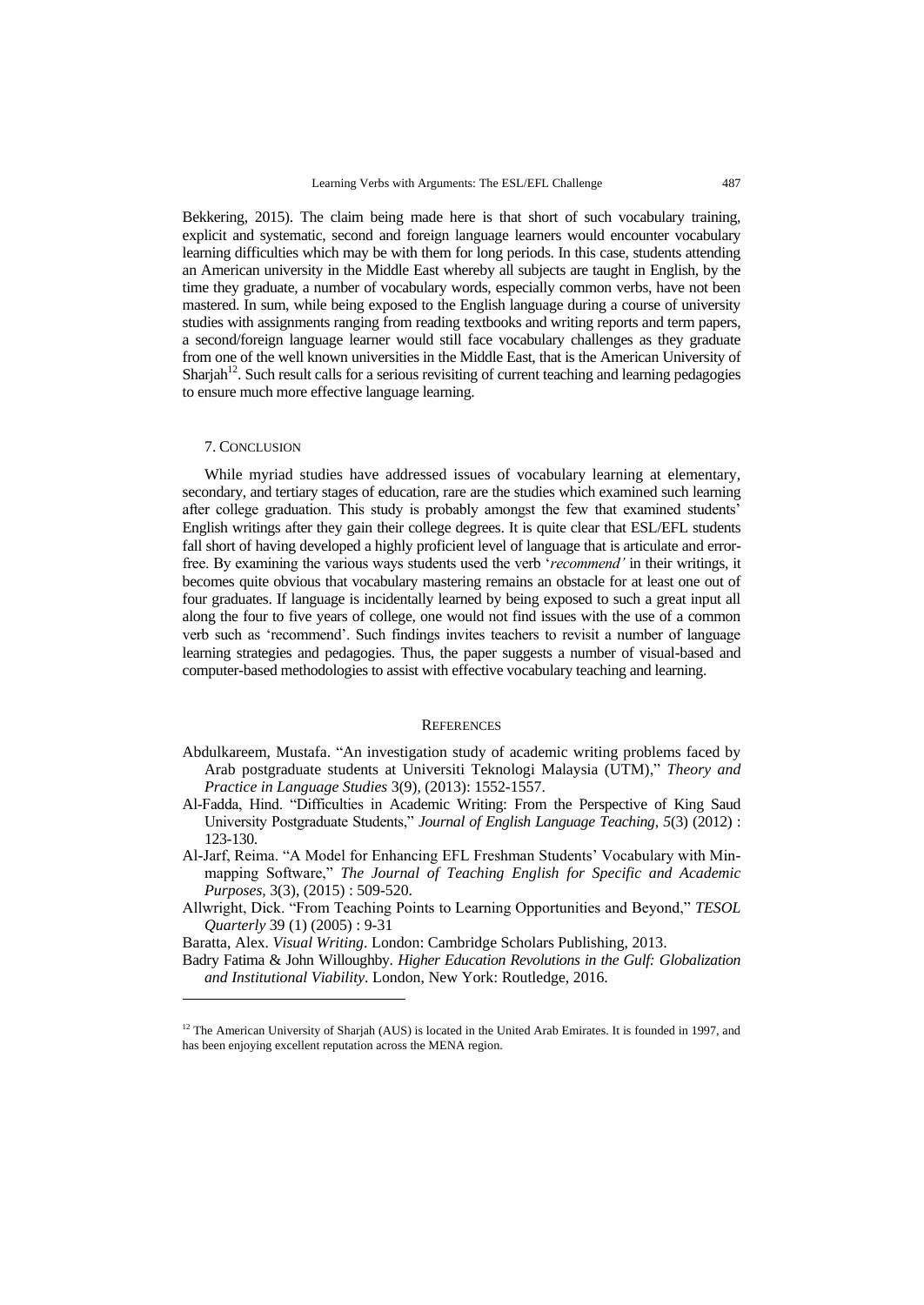Becker, Misha. (2005). "Learning Verbs Without Arguments: The Problem of Raising Verbs," *Journal of Psycholinguistic Research*, 34(2), (2005) : 173-199.

Carmen Barrera Cobos, Maria. "The Use of Corpus Linguistics to Teach Cognates to Spanish-Speaking English Language Learners," *MEXTESOL Journal,* 34(2) (2010) : 1-22.

- Craig, Jennifer Lynn. *Integrating Writing Strategies in EFL/ESL University Contexts*. New York: Routledge, 2013.
- Ezza, El-Sadig. "Arab EFL learners' Writing Dilemma at Tertiary Level," *English Language Teaching,* 3(4) (2010) : 33-39.

Halliday, Michael & Ruqaiya Hasan. *Cohesion in English*. Longman: England, 1976.

- Hald, Lea, Hurk Marianne, and Bekkering Harold. "Learning Verbs More Effectively Through Meaning Congruent Action Animations," *Learning & Instruction* 39 (2015) : 107-122.
- Huang, Agnes. "The Effectiveness of a Corpus-Based Instruction in Deepening EFL Learner"s Knowledge of Periphrastic Causatives," *TESOL Journal,* 6 (2012) : 83-108.
- Ferris, Dana. *Teaching College writing to diverse student populations.* Ann Arbor, MI: Parlor Press, 2009.
- Golkowska, Krystyna. "Voice and Dialogue in Teaching Reading/Writing to Qatari Students," *Journal of International Education Research,* 9*(*4), (2013) : 339-344.
- Haegeman, Liliane. *Introduction to Government & Binding Theory*. United Kingdom: Basil Blackwell, 1991.
- Ismail, Abdulwahed Ahmed. "Exploring Students' Perceptions of ESL Writing," *English Language Teaching,* 4(2) (2011) : 73-83.
- Nation, Paul. *Teaching and learning vocabulary*. New York: Newbury House, 1990.
- Nation, Paul. *Teaching ESL/EFL Reading and Writing*. New York: Routledge, 2009.
- Noori, Sadegh; Gholami, Hamid & Rajabi, Seifodin. "The Development of the Receptive and Productive Knowledge of Collocations Through Incidental Learning vs Intentional Learning," *Modern Journal of Language Teaching Methods* 5(2) (2014) : 146-154.
- Jackson, R. V. *College Student Engagement: The Importance of Active Learning, Teamwork and Instructor Characteristics*. Washington State University, 2009.
- Javid, Choudhary Zahid. and Umer, Muhammad. (2014, March). "Saudi EFL learners" writing problems: A move towards solution," *Proceeding of the Global Summit on Education* (2014) : 164-180. GSE 2014 (E-ISBN 978-967-11768-5-6).
- Khreisat, Mohammad & Kaur, Sarjit. "English recreational reading habits of Arab Jordanian EFL tertiary students," *Education, Business and Society: Contemporary Middle Eastern Issues,* 7(1), (2014) : 17-32. doi: http://dx.doi.org/10.1108/EBS-08-2013-0030
- Khuwaileh, Ali Al-Shoumali. "Writing errors: A study of the writing ability of Arab learners of academic English and Arabic at University," *Language, culture, and curriculum,* 13(2), (2000) : 174-183.
- Mukherjee, Yoybrato. *English Ditransitive Verbs: Aspects of Theory, Description and a Usage-Based Model*. Amsterdam & New York: Rodopi, 2005.
- Osmani, Rufat. "The Effectiveness of Using Technology (Online Visuak Dictionary) in Teaching and Acquiring Vocabulary," *The Journal of Teaching English for Specific and Academic Purposes. 2*(4) (2014) : 707-713.
- Yamagata, Satoshi & Yoshida, Haruyo. "Image-Based Basic Verb Learning Through Learner-Centered and Teacher-Centered Approaches: A Case Study on Japanese EFL Junior High School Students," *Theory and Practice in Language Studies*, 5(4) (2015) : 679-687.